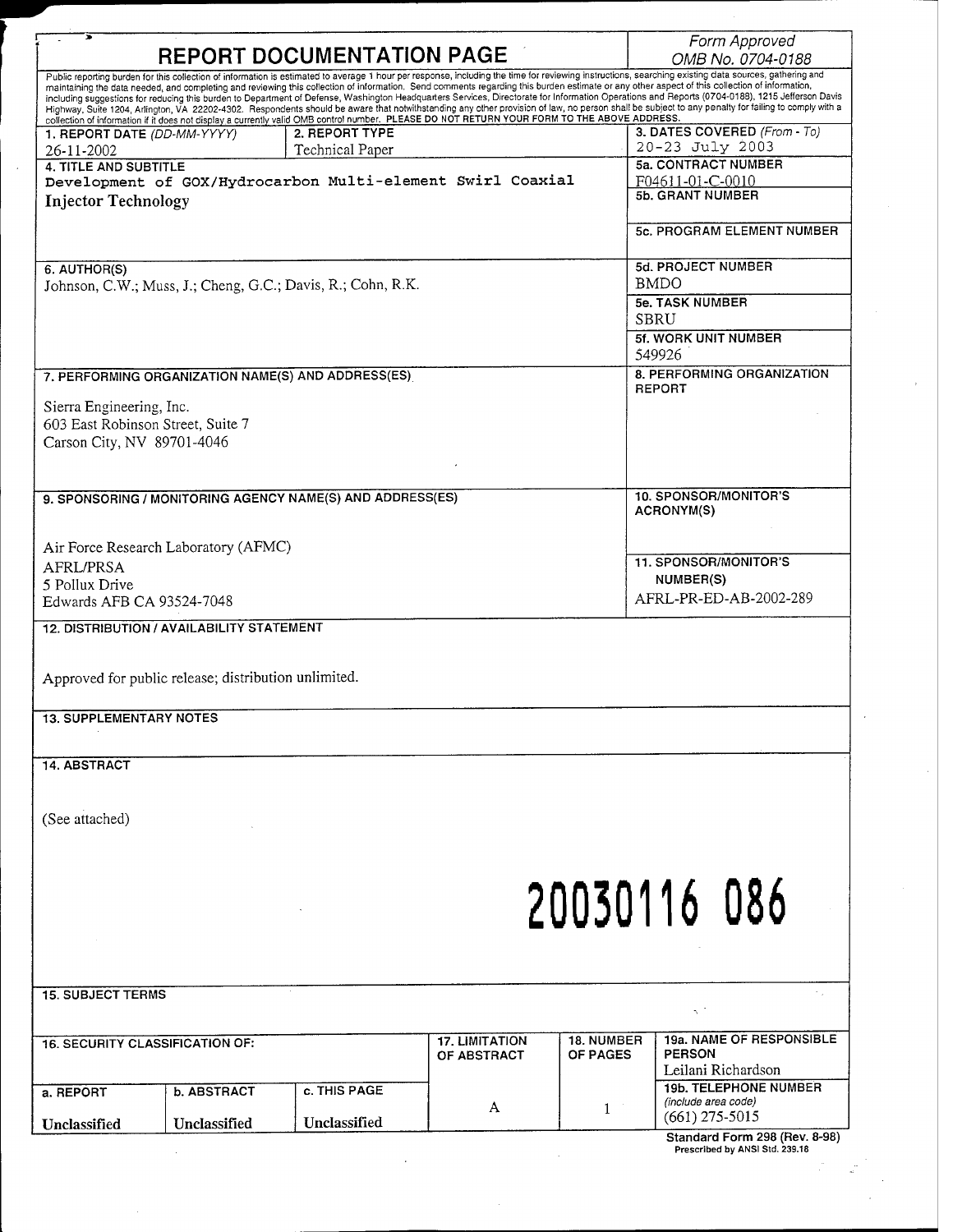## MEMORANDUM FOR PRS (Contractor Publication)

## FROM: PROI (STINFO) 26 Nov 2002

SUBJECT: Authorization for Release of Technical Information, Control Number: **AFRL-PR-ED-AB-2002-289** C.W. Johnson (Sierra) et al., "Development of GOX/Hydrocarbon Multi-element Swirl Coaxial Injector Technology" (abstract only)

**AIAA Joint Propulsion Meeting (Statement A) (Huntsville, AL, 20-23 July 2003)**